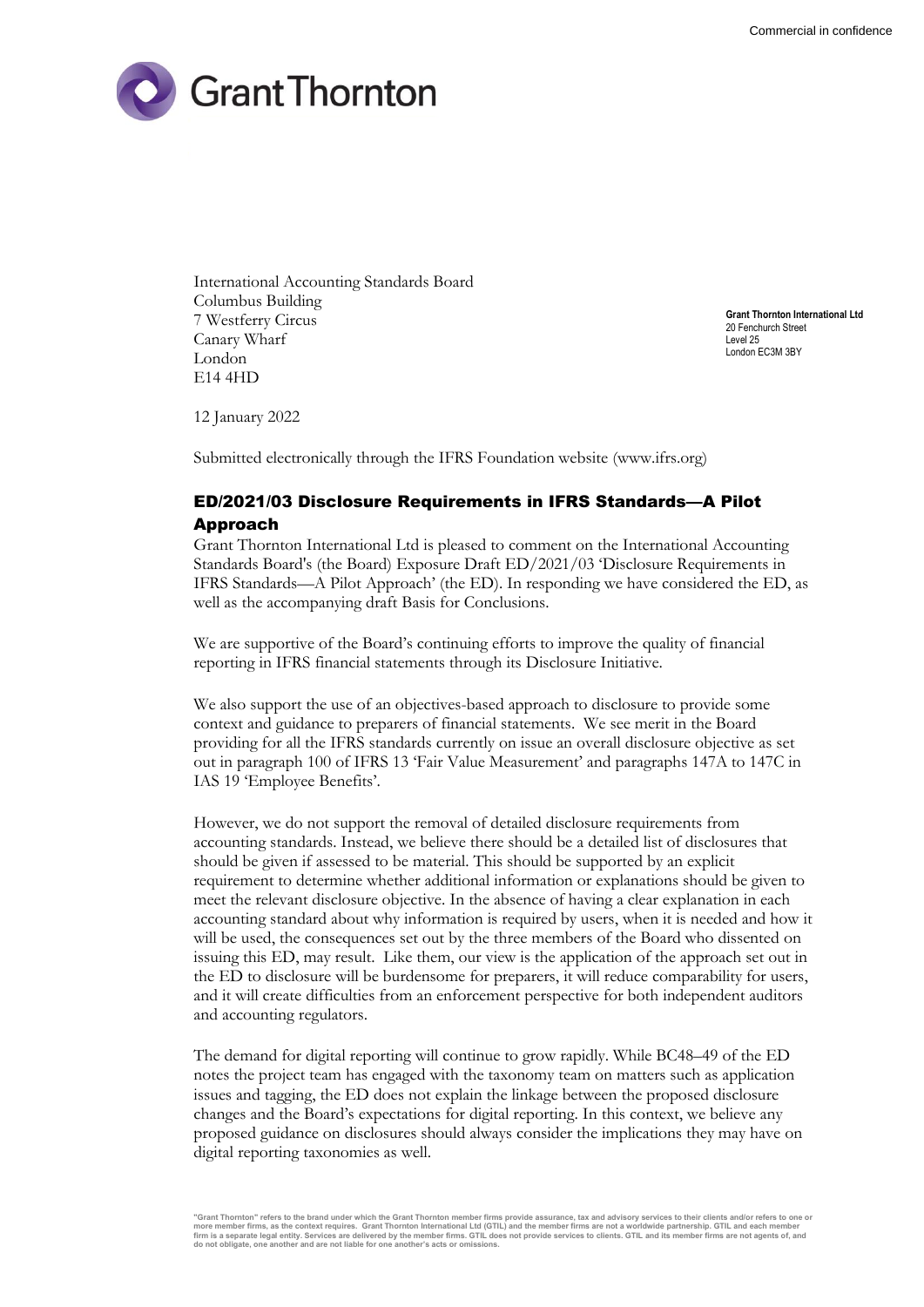We have serious concern about the proposal to introduce the new disclosure requirements to both IFRS 13 and IAS 19 without a clear understanding of the timetable as to when the methodology proposed will be applied to existing accounting standards and future standards. In this context, we are unable to support the issuance of this ED because it would result in different disclosure principles being applied to different accounting standards. What we would like to see is the Board considering the feedback received on this ED and then assessing the consequential impact on all the other standards currently on issue before proceeding to change the current requirements set out in IFRS 13 and IAS 19. Given this, we have chosen not to respond to questions 6 to 18 of the ED.

Finally, while we are supportive of the Board's efforts in this area, we do not see this ED as an operational imperative. Instead, we would like to see the Board spend its time on more pressing matters such as the recognition, measurement and disclosure of crypto-currencies and emissions trading schemes. We are also not convinced that high quality disclosures cannot be provided using the standards that currently exist provided sufficient attention is given to (a) being professionally sceptical about the judgements being made by management and (b) materiality being properly assessed to determine what disclosures will be relevant to the users of financial statements.

Our responses to questions 1 to 5 in the ED's Invitation to Comment are set out in the Appendix.

#### \*\*\*\*\*\*\*\*\*\*\*\*\*\*\*\*\*\*\*\*\*\*\*\*\*\*\*\*

If you have any questions on our response, or wish us to amplify our comments, please contact me by email (mark.hucklesby@gti.gt.com).

Yours sincerely,

Wark Hucklesby

Mark Hucklesby Director – Financial Reporting Grant Thornton International Ltd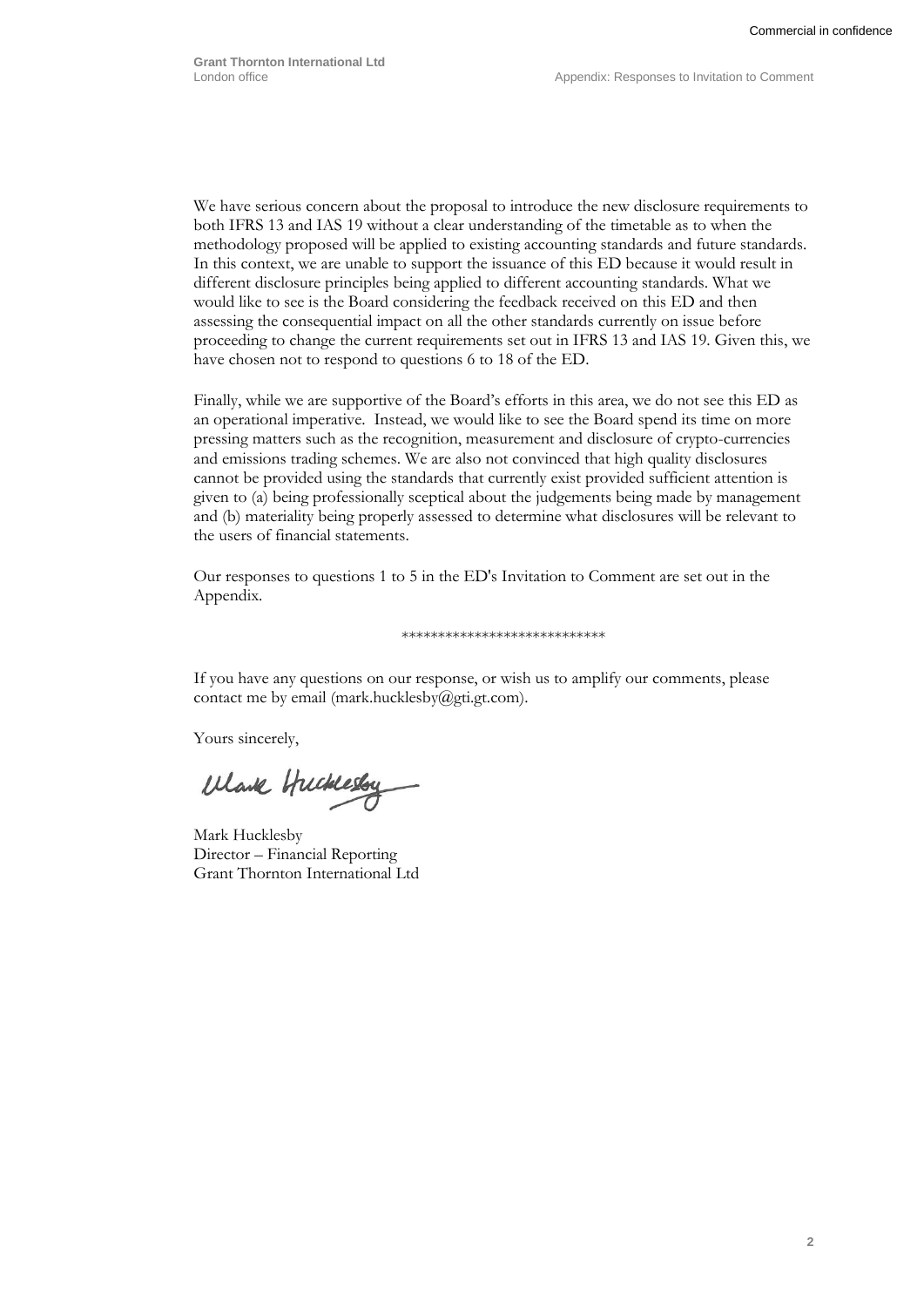## Appendix: Our responses to the ED

#### **Question 1—Using overall disclosure objectives**

**Paragraphs DG5–DG7 of this Exposure Draft explain how the Board proposes to use overall disclosure objectives in future.**

- **(a) Do you agree that the Board should use overall disclosure objectives within IFRS Standards in future? Why or why not?**
- **(b) Do you agree that overall disclosure objectives would help entities, auditors and regulators determine whether information provided in the notes meets overall user information needs? Why or why not?**

We agree that including clearly drafted disclosure objectives in all of the standards would be a useful way to help preparers, auditors and regulators have a good understanding of what the overall information requirements of users are and, importantly, whether the disclosures provided meets those needs.

However, for the resulting disclosure to be useful to users it is important that the information needs of a user from a particular accounting standard is clearly explained setting out what information is needed, why it is needed and what it will be used for. This will enable preparers to make a more informed assessment as to whether the relevant information is required to be given.

We are supportive of including an overall disclosure objective in IFRS, but not to the extent it is essentially repeated in each standard. Our recommendation is that such guidance could be included within IAS 1, 'Presentation of Financial Statements' or the proposed standard that will supersede it. More specific information should, in our view, always be dealt with in the relevant accounting standard.

**Question 2—Using specific disclosure objectives and the disclosure problem**

**Paragraphs DG8–DG10 of this Exposure Draft explain how the Board proposes to use specific disclosure objectives in future.**

- **(a) Do you agree that specific disclosure objectives, and the explanation of what the information is intended to help users do, would help entities apply judgements effectively when preparing their financial statements to:**
	- **(i) provide relevant information;**
	- **(ii) eliminate irrelevant information; and**
	- **(iii)communicate information more effectively?**

**Why or why not? If not, what alternative approach would you suggest and why?**

**(b) Do you agree that specific disclosure objectives, and the explanation of what the information is intended to help users do, would provide a sufficient basis for auditors and regulators to determine whether an entity has applied judgements effectively when preparing their financial statements? Why or why not?**

As noted above, we agree that an overall disclosure objective should be supported and specific information needs should be set out in the relevant accounting standard.

On the understanding these specific disclosure objectives clearly explain how the primary users of the financial statements will use the information, we believe they will help preparers,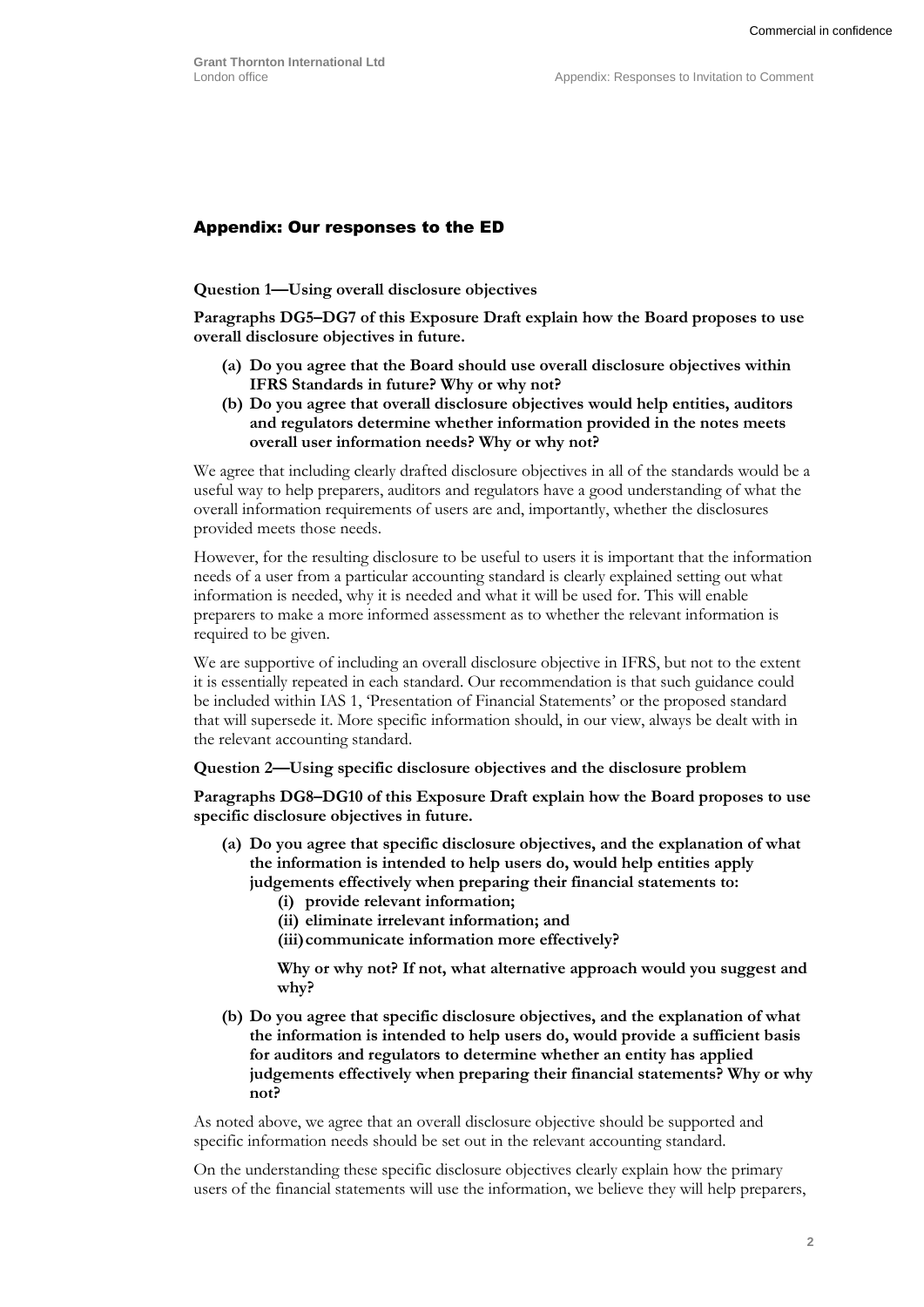auditors and regulators to assess which disclosures are material and, therefore should be included within financial statements.

### **Question 3—Increased application of judgement**

**Paragraphs DG2–DG3 and DG8–DG13 of this Exposure Draft explain why, in future, the Board proposes to:**

- **(a) use prescriptive language to require an entity to comply with the disclosure objectives.**
- **(b) typically use less prescriptive language when referring to items of information to meet specific disclosure objectives. An entity, therefore, would need to apply judgement to determine the information to disclose in its circumstances.**

**This approach is intended to shift the focus from applying disclosure requirements like a checklist to determining whether disclosure objectives have been satisfied in the entity's own circumstances. Paragraphs BC188–BC191 of the Basis for Conclusions describe the likely effects of this approach on the behaviour of entities, auditors and regulators towards disclosures in financial statements. Paragraphs BC192–BC212 of the Basis for Conclusions describe the likely effects of this approach on the quality of financial reporting, including the cost consequences of the approach.**

- **(a) Do you agree with this approach? Why or why not? If not, what alternative approach do you suggest and why?**
- **(b) Do you agree that this approach would be effective in discouraging the use of disclosure requirements in IFRS Standards like a checklist? Why or why not?**
- **(c) Do you agree that this approach would be effective in helping to address the disclosure problem? For example, would the approach help entities provide decision-useful information in financial statements? Why or why not?**
- **(d) Do you agree that this approach would be operational and enforceable in practice? Why or why not?**
- **(e) Do you have any comments on the cost of this approach, both in the first year of application and in subsequent years? Please explain the nature of any expected incremental costs, for example, changes to the systems that entities use to produce disclosures in financial statements, additional resources needed to support the increased application of judgement, additional audit costs, costs for users in analysing information, or changes for electronic reporting.**

We agree the 'checklist' approach the Board referred to in the Basis for Conclusions contributes to the apparent disclosure issues that were identified in the ED. This is because dealing with disclosure matters can be seen by some preparers as a compliance exercise, hence the existence of disclosure checklists, rather than the lens of providing high quality relevant and reliable information to their users.

As we have noted above, we are not convinced better application of judgement by management and well considered assessments of materiality to assess whether disclosure is relevant, cannot be provided using the existing approach. However, having a clearer explanation included within each IFRS standard (delivered by including an overall disclosure objective) of what information the users may need should enable a better assessment to be made as to whether the provision of particular information is material or not.

We do not support the complete removal of specific disclosure requirements from accounting standards. Rather, we consider a list of disclosures that are required if they are